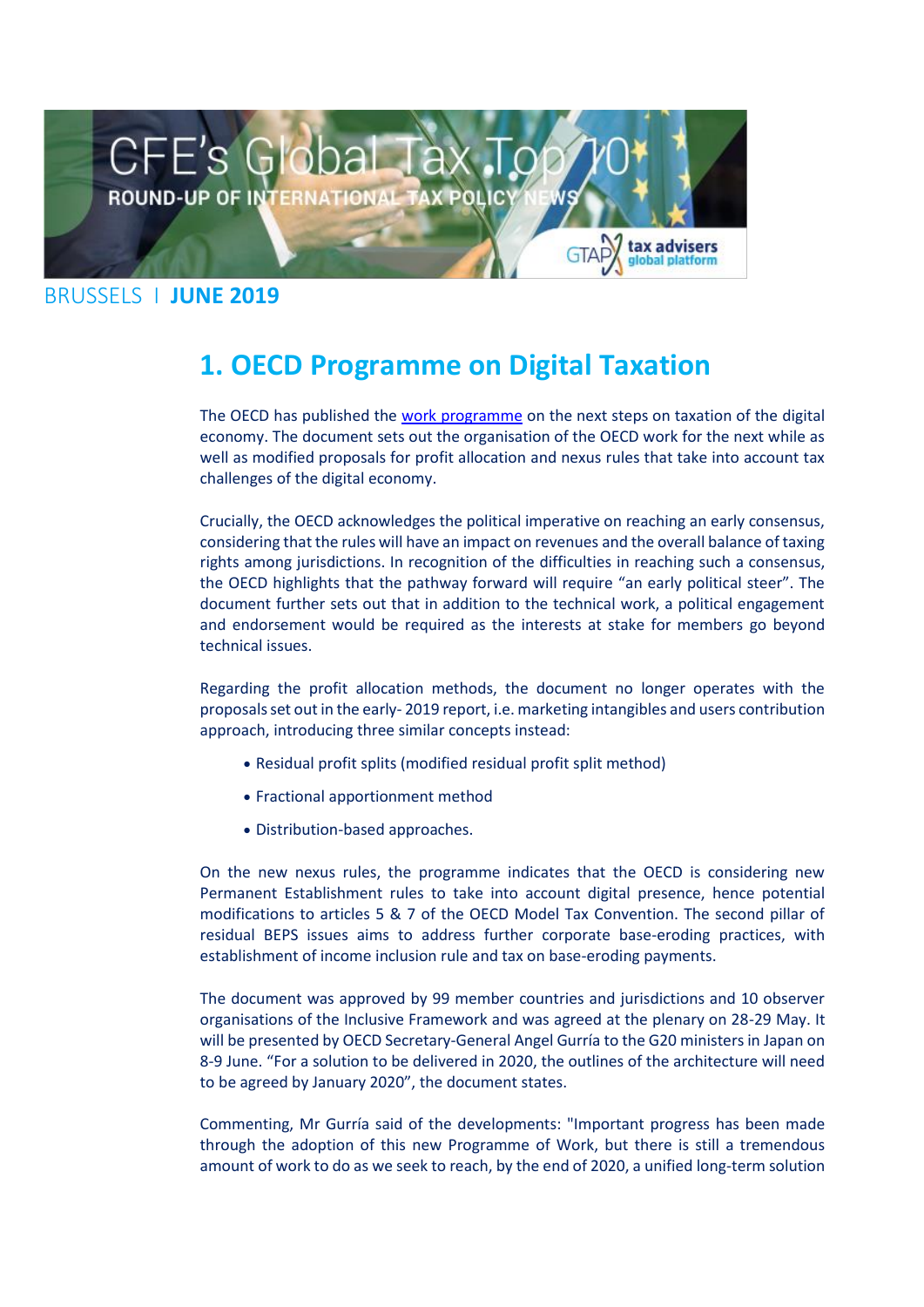to the tax challenges posed by digitalisation of the economy. Today's broad agreement on the technical roadmap must be followed by a strong political support toward a solution that maintains, reinforces and improves the international tax system. The health of all our economies depends on it."

#### **2. Kenya to Tax the Digital Economy**

On 13 June, the National Treasury of Kenya published the country's [Budget Statement for](https://taxadviserseurope.us16.list-manage.com/track/click?u=0823f78338ab363b7e312367d&id=25f86ead2c&e=d675bf34cb)  [the fiscal year 2019 -](https://taxadviserseurope.us16.list-manage.com/track/click?u=0823f78338ab363b7e312367d&id=25f86ead2c&e=d675bf34cb) 2020. In the statement, the National Treasury reflects on the challenges facing Kenya's economy and sets out the priorities for the upcoming years, such as creating more job opportunities, being more efficient managing the country's budget, reducing the fiscal deficit and enhancing economic competitiveness.

Regarding the taxation of the digital economy, Kenya aims to widen the definition of income to include the income deriving from a digital market place. The challenge for the Kenyan Revenue Agency is how to determine value-creation for online services.

Regarding the challenges of the digital economy, the Cabinet Secretary for the National Treasury stated: *"(…) the Kenyan economy, and the world economy at large, is fast changing to keep up with technological advancements. In particular, the digital economy is fast evolving thereby posing challenges to taxation. This (…), is due to the unparalleled reliance on intangibles, the massive use of data, the widespread adoption of multi-sided business models and the difficulty of determining the jurisdiction in which value creation occurs. This has led to erosion of our tax base hence low tax revenue since the existing system is not equipped to deal with these emerging challenges. In this regard, (…), I have proposed a raft of tax measures that are aimed at providing the platform for taxation of income generated from the digital economy so as to boost our revenues for inclusive economic development."*

# **3. OECD Released Note on Exchange of Information Collected Under the MDRs**

On 27 June, the OECD released the International Exchange Framework for Mandatory [Disclosure Rules on CRS Avoidance Arrangements and Opaque Offshore Structures.](https://taxadviserseurope.us16.list-manage.com/track/click?u=0823f78338ab363b7e312367d&id=c2d674d52a&e=d675bf34cb) The note sets out an international framework to govern MDR exchanges, from a legal and an operational perspective.

The publication also contains a draft of the Multilateral Competent Authority Agreement (MCAA), which will enable jurisdictions that receives information about a CRS Avoidance Arrangement or Opaque Offshore Structure under the MDRs to exchange such information with relevant jurisdictions where the concerned taxpayers are resident.

#### **4. Argentine Tax Incentives**

On 10 June, the government of Argentina published in its Official Gazette th[e Law 27. 506,](https://taxadviserseurope.us16.list-manage.com/track/click?u=0823f78338ab363b7e312367d&id=84f1ab5c3c&e=d675bf34cb)  [the so-called Regime for the Promotion of the Knowledge Economy \(](https://taxadviserseurope.us16.list-manage.com/track/click?u=0823f78338ab363b7e312367d&id=84f1ab5c3c&e=d675bf34cb)*Régimen de Promoción [de la Economía del Conocimiento](https://taxadviserseurope.us16.list-manage.com/track/click?u=0823f78338ab363b7e312367d&id=84f1ab5c3c&e=d675bf34cb)*), which enacts tax incentives for high tech businesses.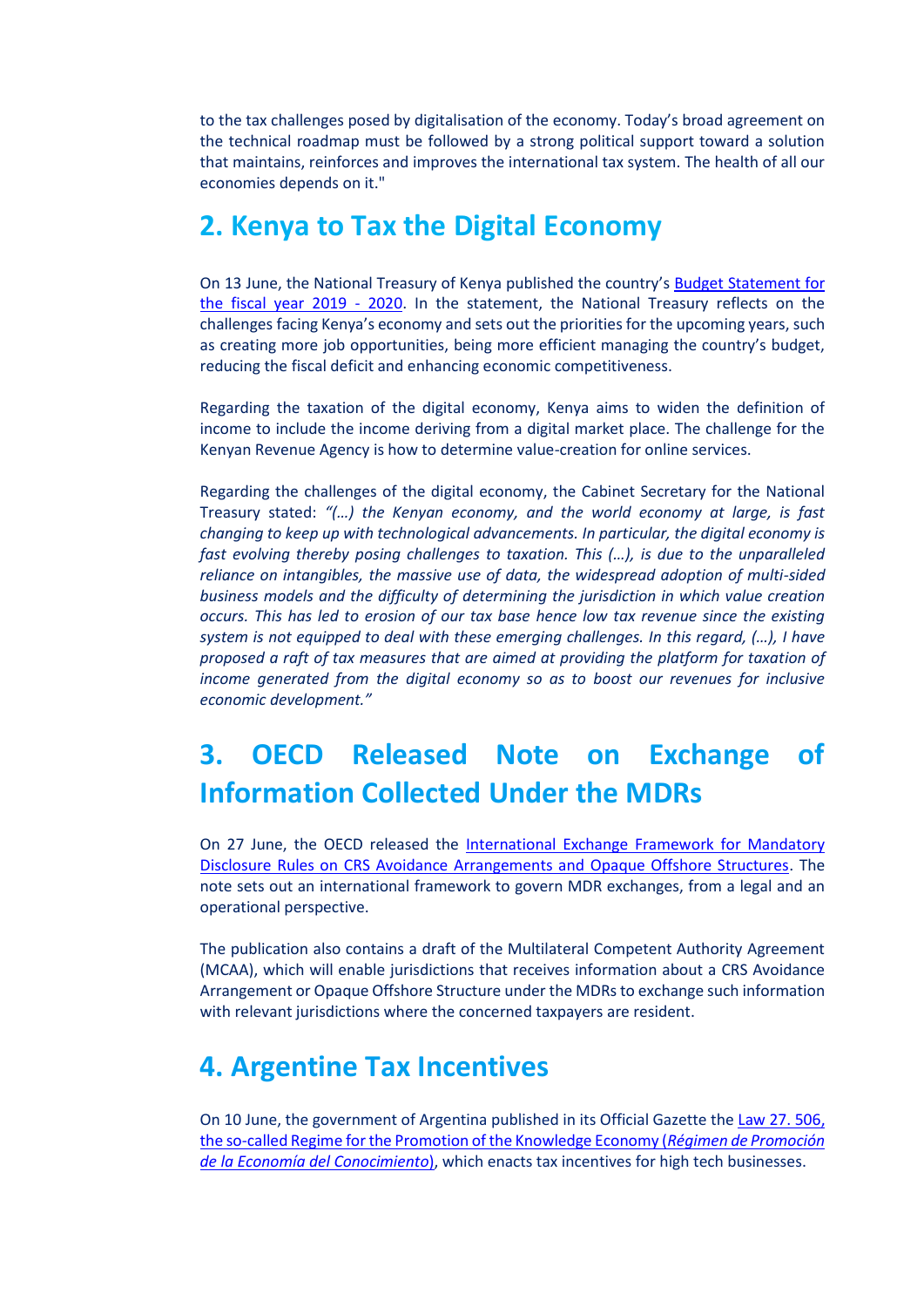The law aims to promote economic activities that apply the use of knowledge and the digitization of information supported by advances in science and technology to obtain goods, to provide services and/or to process improvements.

Companies meeting the law's requirements will benefit from several tax incentives, such as: tax stability; a reduction in social security contributions; a one-time transferable tax credit, equivalent to 1.6 times the amount of employer contributions, which could be used to pay VAT and income tax; and a 15% income tax rate. The beneficiaries of the regime will not be subject to withholdings and they will be granted with an exemption from VAT.

#### **5. Brazil and Uruguay Signed Tax Treaty**

On June 7, Brazil and Uruguay signed in Brasilia a [tax treaty](https://taxadviserseurope.us16.list-manage.com/track/click?u=0823f78338ab363b7e312367d&id=95fe5cebfc&e=d675bf34cb) that aims to fight double taxation and prevent tax evasion. The treaty reflects Brazil's efforts to commit to the OECD BEPS minimum standards, namely Actions 5 (Harmful Tax Practices), 6 (Treaty Shopping), 13 (Country-by-Country Reporting) and 14 (Dispute Resolution).

The new agreement will contribute to the internationalization movement of companies in both countries, in addition to promoting a better environment for investments, bringing greater security to businesses in general and attracting more foreign investors.

## **6. Belgium and India ratified the OECD Multilateral BEPS Convention**

On 25 June, Belgium and India deposited their instruments of ratification for the OECD [Multilateral Convention to Implement Tax Treaty Related Measures to Prevent Base](https://taxadviserseurope.us16.list-manage.com/track/click?u=0823f78338ab363b7e312367d&id=4f570dae7f&e=d675bf34cb)  [Erosion and Profit Shifting.](https://taxadviserseurope.us16.list-manage.com/track/click?u=0823f78338ab363b7e312367d&id=4f570dae7f&e=d675bf34cb) The BEPS convention aims to combat tax avoidance by multinational enterprises (MNEs) through prevention of Base Erosion and Profit Shifting (BEPS).

On the same day, Morocco became the 89th jurisdiction to sign the [BEPS MLI Convention.](https://taxadviserseurope.us16.list-manage.com/track/click?u=0823f78338ab363b7e312367d&id=9968d63695&e=d675bf34cb) The BEPS multilateral instrument was negotiated within the framework of the OECD G20 BEPS project and enables countries and jurisdictions to swiftly modify their bilateral tax treaties to implement some of the measures agreed.

# **7. 4th International Taxpayers Rights Conference – Minneapolis 23-24 May 2019**

The [4th International Conference](https://taxadviserseurope.us16.list-manage.com/track/click?u=0823f78338ab363b7e312367d&id=5d1eca17c8&e=d675bf34cb) took place in Minneapolis, United States following the previous annual conferences in Washington, Vienna and Amsterdam. The theme of the conference was taxpayer rights in the digital age and there were panel sessions on Big Data, Whistleblowers and vulnerable taxpayers. The Conference also saw the update of the IBFD Observatory of protection of taxpayer rights. The Observatory has been established to continue the work first begun at the International Fiscal Association Congress in 2015 which monitors the extent to which individual countries observe best practice and minimum standards over a range of interactions between tax authorities and taxpayers in twelve key areas. The annual evaluations are then launched at each year's International Taxpayer Rights Conference. The 12 monitored areas consist of: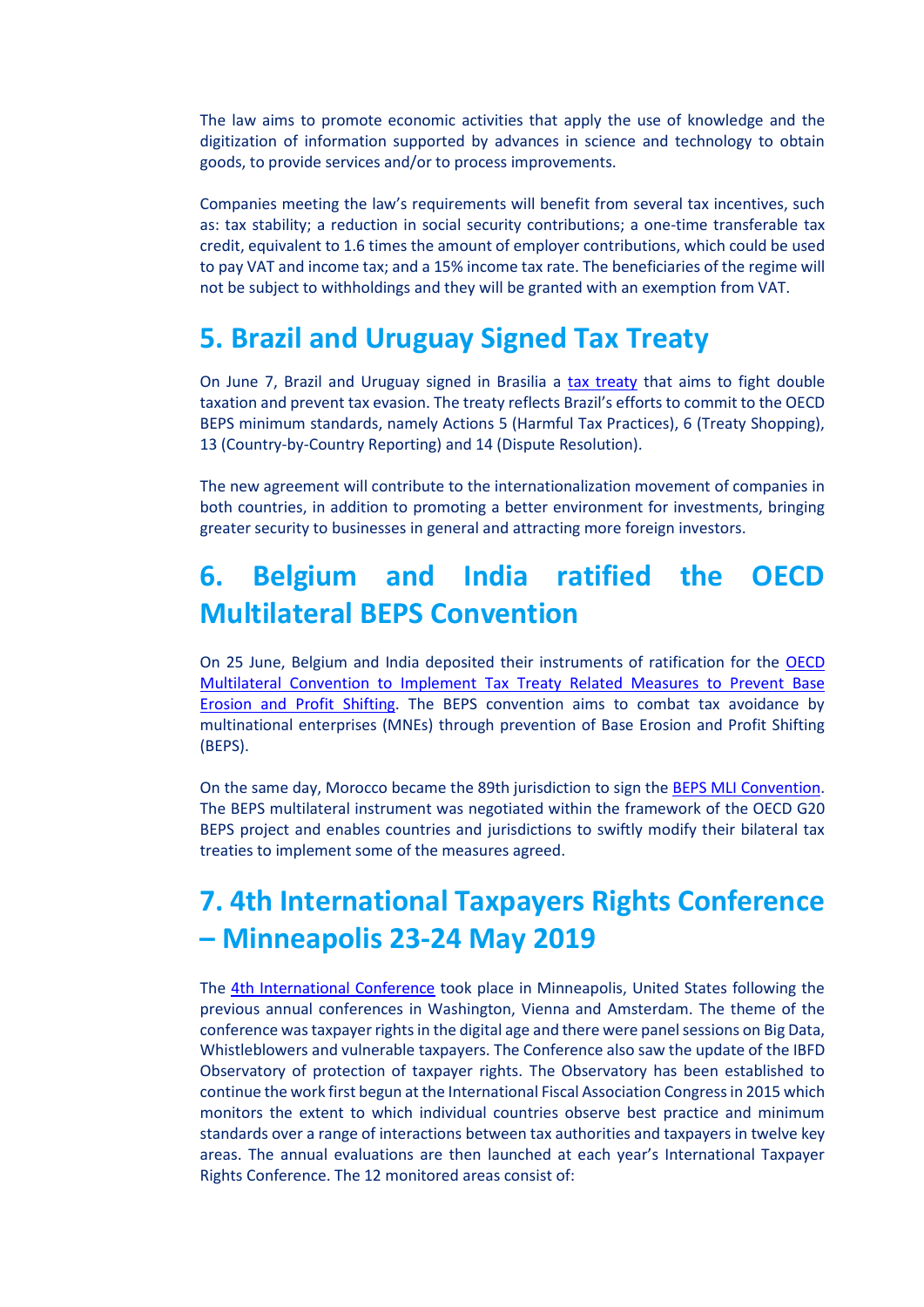- Identifying taxpayers and issuing tax returns
- The issue of tax assessments
- Confidentiality
- Normal audits
- More intensive audits
- Review and appeals
- Criminal and administrative sanctions
- Enforcement of taxes
- Cross-border procedures
- Legislation
- Revenue practice and guidance
- Institutional framework for protecting taxpayers' rights

The first annual IBFD report was published in 2018, covering the two years 2016 and 2017 since the IFA Congress in 2015 and the latest 2019 report covers the next year, 2018. In addition to the country reports there is also a general report, prepared by Philip Baker QC and Pasquale Pistone, which picks out changes over the most recent year, 2018, covered by the reports. Forty countries are covered in the latest reports plus two further reports covering firstly the European Court of Human Rights and the Court of Justice of the European Union and, secondly, the Inter-American Court of Human Rights which operates across South American countries. An article summarising the role of taxpayers' charters and the associated developments was written by Ian Young back in 2017, available to read here: [Taxpayer rights and the role of a taxpayer charter.](https://taxadviserseurope.us16.list-manage.com/track/click?u=0823f78338ab363b7e312367d&id=a7b686755e&e=d675bf34cb)

The [country reports](https://taxadviserseurope.us16.list-manage.com/track/click?u=0823f78338ab363b7e312367d&id=19257b79de&e=d675bf34cb) and the [general report](https://taxadviserseurope.us16.list-manage.com/track/click?u=0823f78338ab363b7e312367d&id=c85f0fa3c7&e=d675bf34cb) can be accessed by clicking on the links. The 5th International Conference will take place in Pretoria, South Africa in September 2020.

### **8. IMF – OECD Tax Certainty Report**

The International Monetary Fund (IMF) and the OECD published [a joint report](https://taxadviserseurope.us16.list-manage.com/track/click?u=0823f78338ab363b7e312367d&id=ec1fbeee21&e=d675bf34cb) on the recent work on tax certainty, as presented by the OECD Secretary General on 8 June 2019 at the G20 ministerial meeting in Fukuoka, Japan. The G20 Leaders reaffirmed the importance of prioritising policies that enhance tax certainty, as a follow-up to previous reports published in 2017 and 2018.

This year's report covers matters related to both tax policy and tax administration, highlighting the importance of dispute prevention (as opposed to dispute resolution), focussing on the integrity, efficiency and accountability of tax administrations, as well as on simplicity of tax rules as key elements of tax certainty.

Building on previous OECD work, the report has sought to link tax certainty with tax morale, in particular with reference to developing countries, developments which were recently welcomed in a [joint statement](https://taxadviserseurope.us16.list-manage.com/track/click?u=0823f78338ab363b7e312367d&id=1230f0cb08&e=d675bf34cb) of the Global Tax Advisers Platform (GTAP).

# **9. US Advances Tax Treaties with Japan, Luxembourg, Spain and Switzerland**